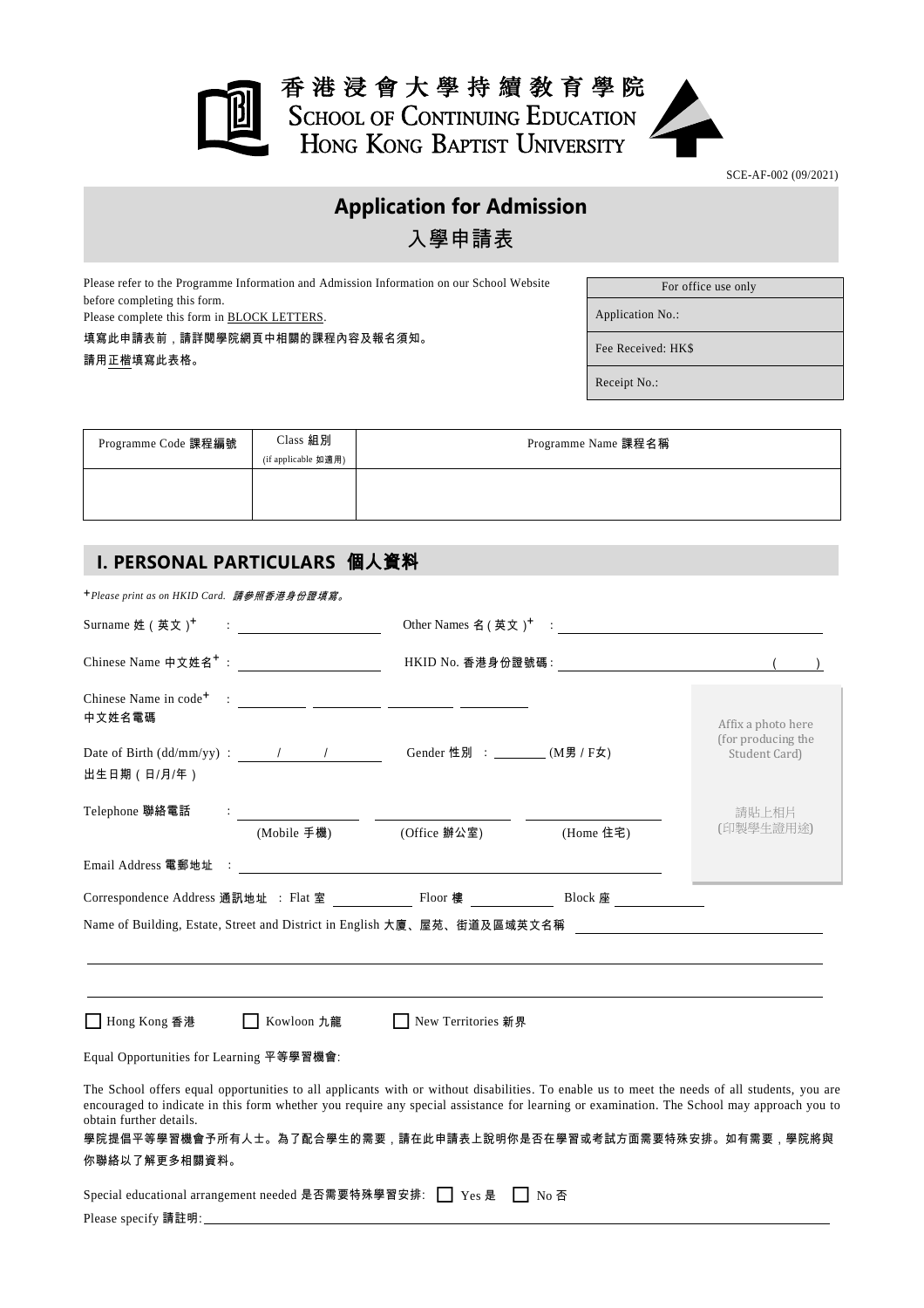# **II. QUALIFICATIONS AND WORK EXPERIENCE** 學歷及工作經驗

Please read the entry requirements for individual programme before completing this part. Copies of proof for relevant qualifications and work experience have to be attached.

填寫此部份前,請詳閱相關課程的入學要求。請附上有關學歷、專業資格及工作經驗的證明文件副本。

### **Academic Qualifications** 學歷 **(in chronological order** 按先後次序排列 **)**

| Examination / Awarding Institution<br>考試 / 頒授機構 | ${\bf Subject}$ / Academic Qualification<br>學科 / 學歷 | Result / Grade<br>成績 / 等級 | Date of Award<br>頒授日期<br>(mm/yy) |
|-------------------------------------------------|-----------------------------------------------------|---------------------------|----------------------------------|
|                                                 |                                                     |                           |                                  |
|                                                 |                                                     |                           |                                  |
|                                                 |                                                     |                           |                                  |
|                                                 |                                                     |                           |                                  |
|                                                 |                                                     |                           |                                  |
|                                                 |                                                     |                           |                                  |
|                                                 |                                                     |                           |                                  |
|                                                 |                                                     |                           |                                  |
|                                                 |                                                     |                           |                                  |
|                                                 |                                                     |                           |                                  |
|                                                 |                                                     |                           |                                  |
|                                                 |                                                     |                           |                                  |

## **Professional Qualifications** 專業資格 **(in chronological order** 按先後次序排列 **)**

| Awarding Institution<br>頒授機構 | Professional Qualification<br>專業資格 | Means of<br>Attaining<br>獲取方法** | Year<br>Conferred<br>頒授年份 |
|------------------------------|------------------------------------|---------------------------------|---------------------------|
|                              |                                    |                                 |                           |
|                              |                                    |                                 |                           |
|                              |                                    |                                 |                           |

\*\* X: By Exam 考試, E: By Election 推選, S: By Subscription 註冊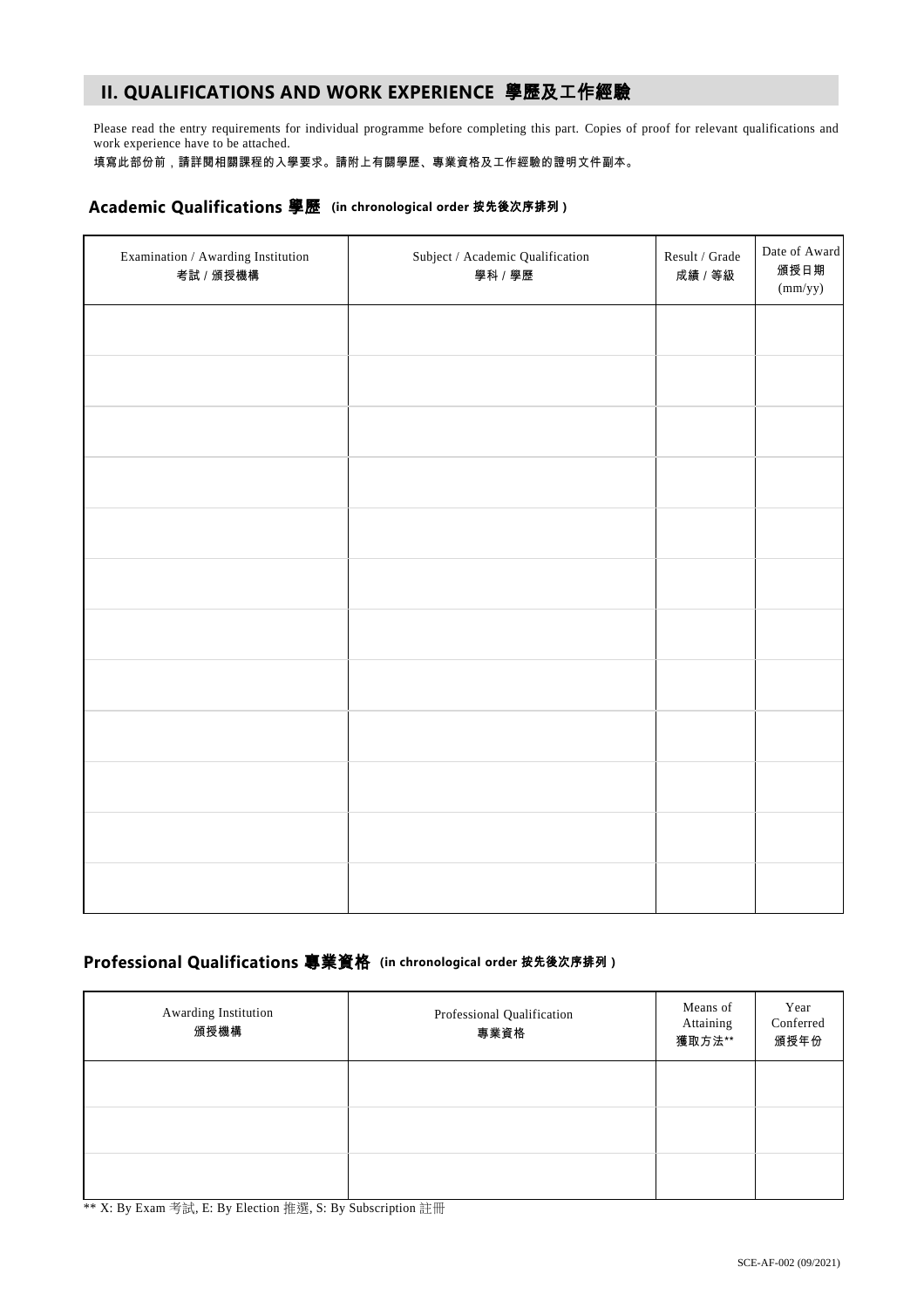| Work Experience 工作經驗 (in chronological order 按先後次序排列) |  |  |
|-------------------------------------------------------|--|--|
|-------------------------------------------------------|--|--|

| Name of Company |             | Full Time / Part Time | Date 日期         |                   |  |
|-----------------|-------------|-----------------------|-----------------|-------------------|--|
| 機構名稱            | Position 職位 |                       | From $\boxplus$ | To $\mathbf{\Xi}$ |  |
|                 |             | 全職 / 兼職               | (mm/yy)         | (mm/yy)           |  |
|                 |             |                       |                 |                   |  |
|                 |             |                       |                 |                   |  |
|                 |             |                       |                 |                   |  |
|                 |             |                       |                 |                   |  |
|                 |             |                       |                 |                   |  |
|                 |             |                       |                 |                   |  |
|                 |             |                       |                 |                   |  |
|                 |             |                       |                 |                   |  |
|                 |             |                       |                 |                   |  |
|                 |             |                       |                 |                   |  |
|                 |             |                       |                 |                   |  |
|                 |             |                       |                 |                   |  |
|                 |             |                       |                 |                   |  |
|                 |             |                       |                 |                   |  |
|                 |             |                       |                 |                   |  |
|                 |             |                       |                 |                   |  |
|                 |             |                       |                 |                   |  |

# **III. APPLICATION FOR CREDIT TRANSFER / COURSE EXEMPTION** 申請學分轉移或豁免修讀

The School offers to applicants a system of credit transfer and course exemption :

- 1. Credit Transfer (TC) will only be granted to applicants who have completed or are currently studying the required courses off ered by the School prior to admission to the programme. All applications are subject to the School's approval.
- 2. Applicants possessing demonstrated competence equivalent to the learning outcomes of the course to be studied may apply for course exemption (EX). Certificates, transcripts and course syllabuses must be attached.

(For details, please refer to relevant part of Admission Information.)

#### 學院備有一套學分轉移及豁免修讀的制度,供有意者申請:

- 1. 學院可追認申請人於本院修畢或現正修讀之有關科目,惟申請人必須於此申報。若經批准,此等科目將獲學分轉移 (TC)。
- 2. 申請人如已具備有關科目之學術水平,可申請豁免修讀該科目(EX)。申請人必須附上證書、成績單及課程綱要的證明文件。
- (詳情請參閱學院報名須知的相關內容。)

 $\prod$  I wish to apply for credit transfer and/or exemption. (Please complete the table below)

#### 我需要申請學分轉移及/或豁免修讀。(請於下表填寫資料)

I do not need to apply for credit transfer and/or exemption. (Please go to Part IV Declaration)

#### 我無需申請學分轉移及/或豁免修讀。(請到第IV部份聲明)

|                                      | TC / EX | <b>SCE</b><br>Course Code<br>本院科目編號 | Course Title<br>科目名稱                          |                                         | Date of Award       | Office Use |                |                              |  |
|--------------------------------------|---------|-------------------------------------|-----------------------------------------------|-----------------------------------------|---------------------|------------|----------------|------------------------------|--|
|                                      | 學分轉移 /  |                                     |                                               | Credential and Institution<br>學歷文件及簽發機構 | 證書頒授日期<br>(mm/yyyy) | Approved   |                | <b>Signature and Remarks</b> |  |
|                                      | 豁免修讀    |                                     |                                               |                                         |                     | Yes        | N <sub>o</sub> |                              |  |
| Example 例<br><b>ACT0075</b><br>FG/EX |         | <b>Accounting for Executives</b>    | <b>HKALE</b><br><b>Principles of Accounts</b> | 07/2010                                 |                     |            |                |                              |  |
|                                      | TC/EX   |                                     |                                               |                                         |                     |            |                |                              |  |
|                                      | TC / EX |                                     |                                               |                                         |                     |            |                |                              |  |
|                                      | TC / EX |                                     |                                               |                                         |                     |            |                |                              |  |